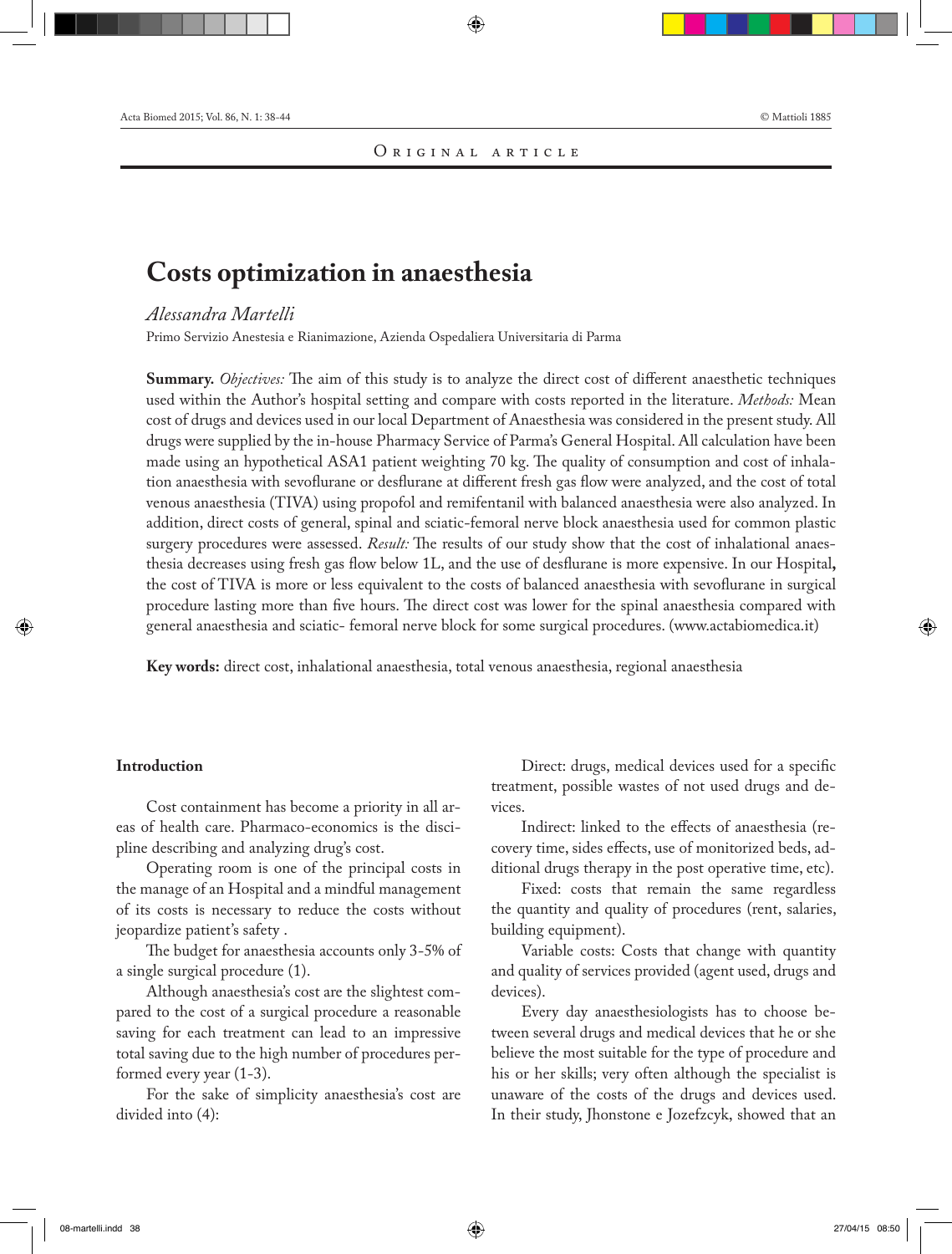informative program can lead to a rapid reduction of the anaesthesia's cost of 23% without affecting safety and quality of the procedure. In the same study, on the other hand, it's demonstrated that after two months from the informative program the costs rises again. The Authors suggested that the difficulty of anaesthesiologist to accept restrictions on dugs and equipment use and the effort of drug company to use high cost drugs may have been responsible for the result (3-4).

#### *Inhalational anaesthesia*

The cost of the new inhalational agents Sevoflurane and Desflurane, that the Azienda Ospedaliero Universitaria di Parma, had choose from long time over Isoflurane is a theme of debate. These two agents have low solubility in blood which leads to shorter wash- in and wash out processes with faster induction and emergence (Tab. 1) and facilitates rapid equilibrations between the alveolar and effect site ( brain )concentrations making them ideally suited for low flow techniques. Sevoflurane is more potent (MAC=2.05%) than Desflurane (MAC 6%) and the potency of an inhaled anesthetic is indicated by its MAC ( minimum alveolar concentration that prevents movement in 50% of patients in response to painful stimulation as the skin incision in surgery) (5-6).

A number of studies showed that high flow anaesthesia tended to be more expensive than low- flow once, reducing the fresh gas flow lower than 1 lt/min during maintenance of anaesthesia is associated with a remarkable saving of money (2-3).

Furthermore low-flow anaesthesia reduce environmental pollution and helps to maintain heat and humidity of exhaled air preserving muco-ciliar clearance (7). The potential risk linked to the administration of hypoxic mixture or the formation of toxic

**Table 1.** Inhaled agents solubility (8)

| Agent       |           | Partition coefficent 37°C |       |
|-------------|-----------|---------------------------|-------|
|             | Blood-gas | Fat-Blood                 |       |
| Sevoflurane | 0,65      | 48                        | 2,05% |
| Desflurane  | 0,45      | 2.7                       | 6,00% |
| Isoflurane  | 1.4       | 45                        | 1,15% |

W.C. Levine. Procedure di anestesia clinica del Massachusetts General Hospital 8ªedizione. Delfino

compound doesn't represent a contraindication for low flow anaesthesia , but only the necessity to pay more attention and to be more cautious.

With the introduction in the ventilators of the inhaled mixture monitor and with the modern carbon dioxide (CO2) absorber this risk has become negligible (14).

#### *Total intravenous anaesthesia (TIVA)*

As confirmed by recent literature, another main theme of discussion is the comparison between Total intravenous anaesthesia (TIVA) and balanced anaesthesia.

Propofol and remifentanil and an association of these two, represent the drugs of choice in procedure needing a fast emergence (fast-track) and in ambulatory surgery.

Many studies underlines the different cost of Propofol and Remifentanil in different country around the world, in the USA remifentanil is very expensive  $(2, 3)$ .

Moreover incidences of PONV (post operative nausea and vomiting) are similar after TIVA and inhalational anaesthesia in patients premedicated with antiemetics and the faster emergence after TIVA doesn't seem to have an incidence on the reduction of the turn over in the operating room. The needs of specific pumps and medical devices as, for example, the BIS (bispectral index monitoring) for monitoring the depth of anaesthesia (8) leed to an even higher cost of the TIVA.

For these and other reasons, the use of TIVA in reduced at particular and selected cases.

#### *General anaesthesia vs locoregional anaesthesia*

Literature puts attention on indirect costs of general and loco-regional anaesthesia; time to perform the block and recovery time, recovery room utilization time and nurses personnel used, the need of additional drugs in the post-op are all the variable analyzed. From the valuation of all these factors emerges a lesser cost of the loco-regional anaesthesia while the difference in the direct costs, as material and drugs implied in the two technique doesn't' seem significant (9, 10).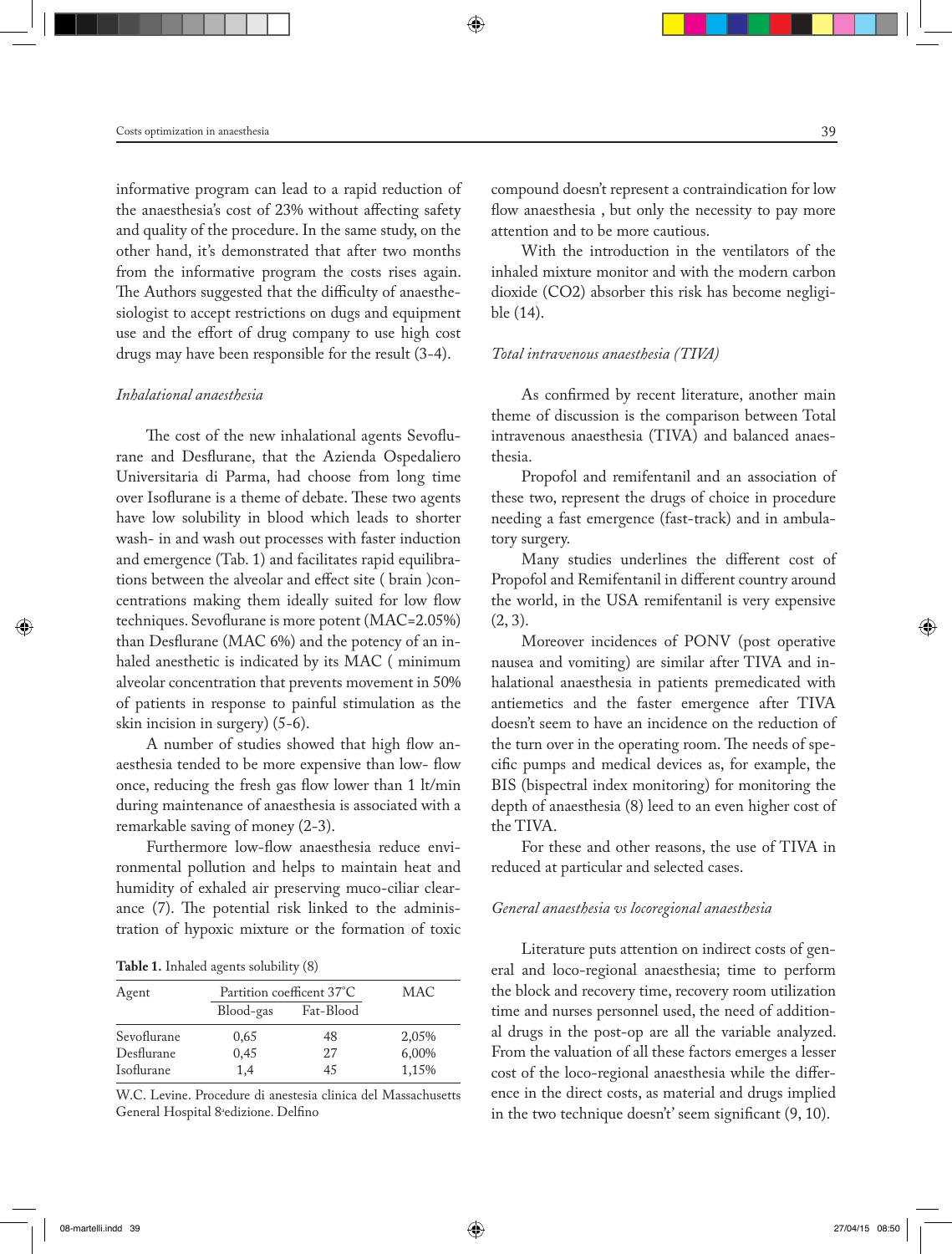In our hospital is difficult to estimate costs linked to time of anaesthesia and so we decided to analyze only direct costs of general anaesthesia, loco regional one and sedo-analgesia for a specific surgical procedure with equal results and with equal skills of the anaesthesiologists.

#### **Aim of the study**

The aim of the study is to analyze the direct costs of different type of anaesthesia in our department and to compare the data with the ones found in literature.

To analyze the costs we used the hospital's mean price list 2014 (vat excluded) supplied by the Pharmacy Service of the Azienda Ospedaliero-Universitaria Parma (Tab. 2).

### **Method/Cost calculation**

## *Cost minimization*

For the analysis of the direct costs of the anaesthesia we used the common method of the cost minimization which permit to confront varies techniques that have the same result without considering the sides effects (4).

All the calculation has been applied to an hypothetical patient ASA 1, 40 years, 70 kg and 170 cm of heights.

## *Inhalational anaesthesia*

In our Hospital a bottle of 250 ml of sevoflurane (Sevorane®) costs 84.8 euro (0.339 per millilitre), a

**Table 2.** Mean price at Azienda Ospedaliero Universitaria di Parma for medical devices and drugs used in the different techniques (price/unit)

| Anaesthetic costs                |         |                                 |                            |          |
|----------------------------------|---------|---------------------------------|----------------------------|----------|
|                                  |         | Opiods                          |                            |          |
| Morphine f 10 mg/ml              | € 0,239 |                                 | Alfentanyl f 5 mg/10 ml    | € 2,88   |
| Fentanyl f 0,1 mg/2ml            | € 0,193 |                                 | Sufentanyl f 0,250 mg/5 ml | € 3,278  |
| Remifentanil fl 2 mg             | € 1,395 |                                 | Tramadol f 100 mg/2 ml     | € 0,193  |
|                                  |         | Intravenous NSAIDSs/paracetamol |                            |          |
| Ketoprofen f 100 mg/5ml          | € 0,207 |                                 | Paracetamol fl 1 g/100 ml  | € 0,616  |
| Ketorolac f 30 mg/ml             | € 0,145 |                                 |                            | € 0,000  |
|                                  |         | Oral opiods                     |                            |          |
| Tramadol gtt 100 mg/ml fl 10ml   | € 0,244 |                                 | Methadone 1 mg/ml fl 20 mg | € 0,404  |
| Paracetamol/Codeine 500 mg+30 mg | € 0,063 |                                 | Oxycodone crp 10 mg        | € 0,340  |
|                                  |         | Oral NSAIDs/paracetamol         |                            |          |
| Ketoprofen cp 50 mg              | € 0,018 |                                 | Ketoprofen cp 200 mg rp    | € 0,081  |
| Ketoprofen cp 100 mg             | € 0,054 |                                 | Paracetamol cp 500 mg      | € 0,020  |
|                                  |         | <b>Hypnotics</b>                |                            |          |
| Thiopental fl 500 mg             | € 3,393 |                                 | Ketamine 50 mg/ml f 2 ml   | € 2,979  |
| Propofol 10 mg/ml fl 20 ml       | € 0,466 |                                 | Midazolam 5 mg/ml          | € 0,163  |
| Etomidate 2 mg/ml f 10 ml        | € 2,600 |                                 | Midazolam 15 mg/3 ml       | € 0,297  |
|                                  |         | <b>Inhaltional agents</b>       |                            |          |
| Sevoflurane fl 250 ml            | € 84,80 |                                 | Desflurane fl 240 ml       | € 50,349 |
|                                  |         | Muscle relaxants                |                            |          |
| Cis-atracurium 2 mg/ml fl 5 ml   | € 1,796 |                                 | Atracurium 10 mg/ml f 5 ml | € 2,880  |
| Mivacurium 2 mg/ml f 10 ml       | € 4,272 |                                 | Rocuronium 10 mg/ml f 5 ml | € 1,780  |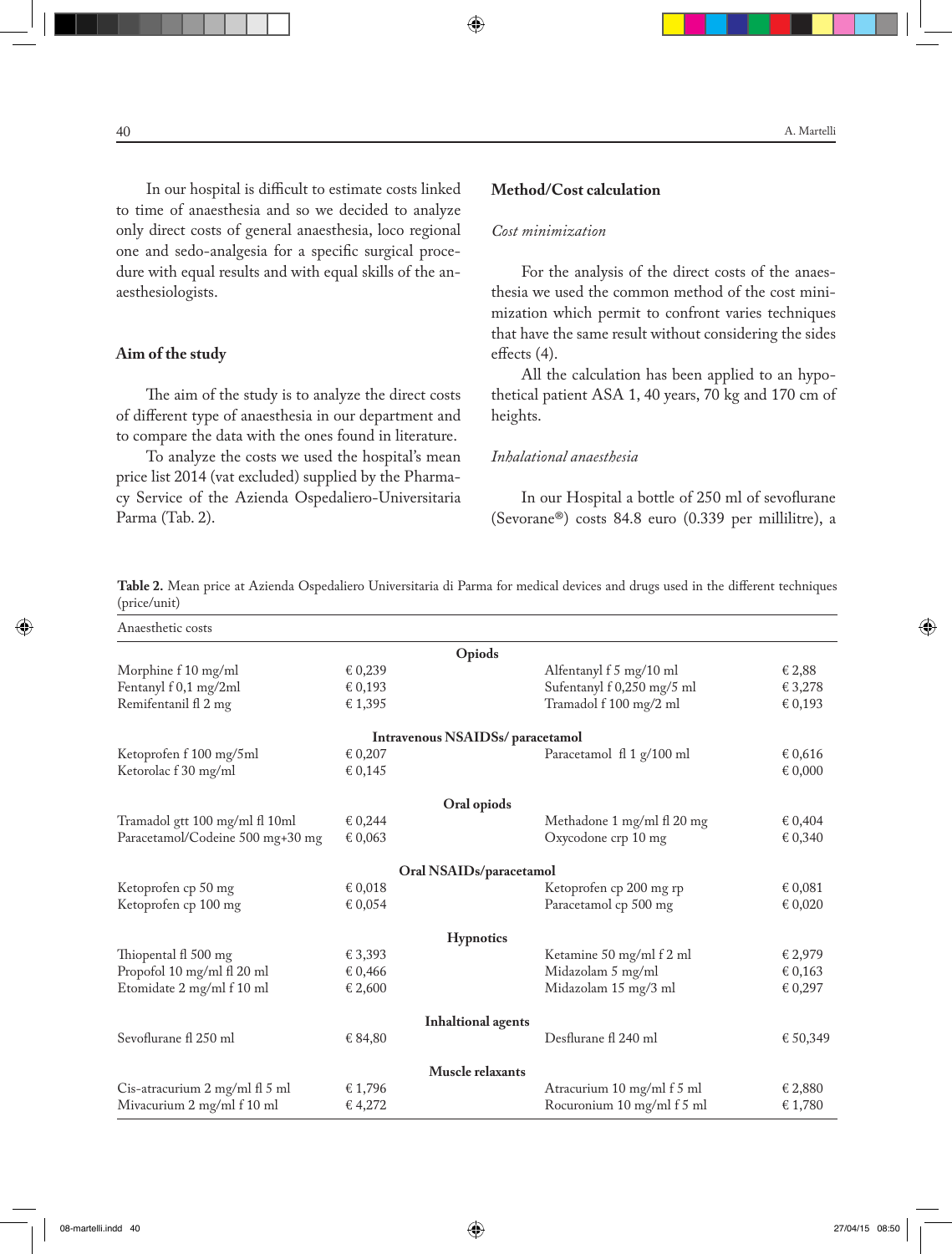bottle of 240 of desflurane (Suprane®) costs 50.349 euro (0.21 per millilitre).

We calculated the theoretical consume and costs of sevoflurane and desflurane at different fresh gas flow at constant MAC of 1 during the maintenance of anaesthesia.

The difficulty in the calculation of the use of the agents and therefore the cost of inhalational anaesthesia is due to the fact that ssevflurane and desflurane are liquids that operate as gas. The cost of inhalation agents was determined by using the formula quoted by Dion in the Canadian Journal of Anaesthesia and widely used in literature (10-11),

$$
Cost = \frac{P x \, F x \, T x \, M x \, C}{2142x \, d}
$$

P: vaporise %, F fresh gas flow (l/min), T: duration (minute), M: molecular weight (g) C: cost, D density (g/ ml).

Molecular weight, density, and cost are specific for each agent (Tab. 3).

The inhalational protocols we used were based on published works (2).

*Propofol /remifentanil anaesthesia vs Sevoflurane/ remifentanil anaesthesia*

For intravenous anaesthesia we considered the use of not TCI pumps with standard dosage taken from literature.

The results of the comparison of the two techniques:

Induction ( the same in the two techniques): 2 mg/kg of Propofol, 1 mcg/kg of Remifentanil and 0.15 mg/kg of Cis-atracurio.

T**able 3.** Chemical identity of the agents used

| Agent       | Molecular Density<br>wheight $(g)$ | (g/ml) | $(\epsilon)$ | Price/ml Price/bottle<br>$(\epsilon/ml)$ |
|-------------|------------------------------------|--------|--------------|------------------------------------------|
| Sevoflurane | 200,05                             | 1.52   | 0.339        | 84,8/250                                 |
| Desflurane  | 168.04                             | 1.47   | 0.209        | 50,349/240                               |

Maintenance: - Inhalational: Sevoflurane 1 MAC, 1 l/min FGF, 0,1-0,3 mcg/kg/min remifentanil;

- TIVA: continuous infusion of propofol (150 mcg/kg/min) and remifentanil (0,1-0,3 mcg/kg/min + 1 BIS electrod.

#### *General vs regional anaesthesia*

We analyzed direct costs of general and regional anaesthesia for a certain type of surgical procedure, with same result and same anaesthesiologist skills.

We valuated the prices for an hypothetic patient undergoing a surgical procedure of cutaneous graft of the lower limb, performed in Plastic Surgery department and of the duration of 90 minutes.

For this procedure the choice of anaesthesiologic techniques are:

- Periferal block of sciatic and femoral nerves performed with 25 ml of carbocaine 2% and the help of nerve- stimulator.

- Spinal anaesthesia performed with 8 mg of hyperbaric bupivacaine 0.5%

- General anaesthesia

#### **Results**

#### *Inhalational anaesthesia*

In Tab. 4 we reported the results of the costs of Sevoflurane and Desflurane at different fresh gas flow (0.8, 1, 2, 3, lt/min) at constant MAC for an hour of inhalational anaesthesia.

We found that at MAC 1 the sevoflurane and desflurane consumption, and cost, increase linearly with fresh gas flow

**Table 4.** Costs of Sevoflurane and Desflurane at different fresh gas flow (FGF) (0.8, 1, 2, 3, lt/min ) at constant MAC for an hour of inhalational anaesthesia

| FGF.          | Sevoflurane | Desflurane |  |
|---------------|-------------|------------|--|
| $0.8$ $1/min$ | € 3,099     | € 4,411    |  |
| $1$ $l/min$   | € 3,749     | € 5,379    |  |
| $2$ $1/min$   | € 6,249     | €9,414     |  |
| $3$ $1/min$   | € 7.499     | € 12,104   |  |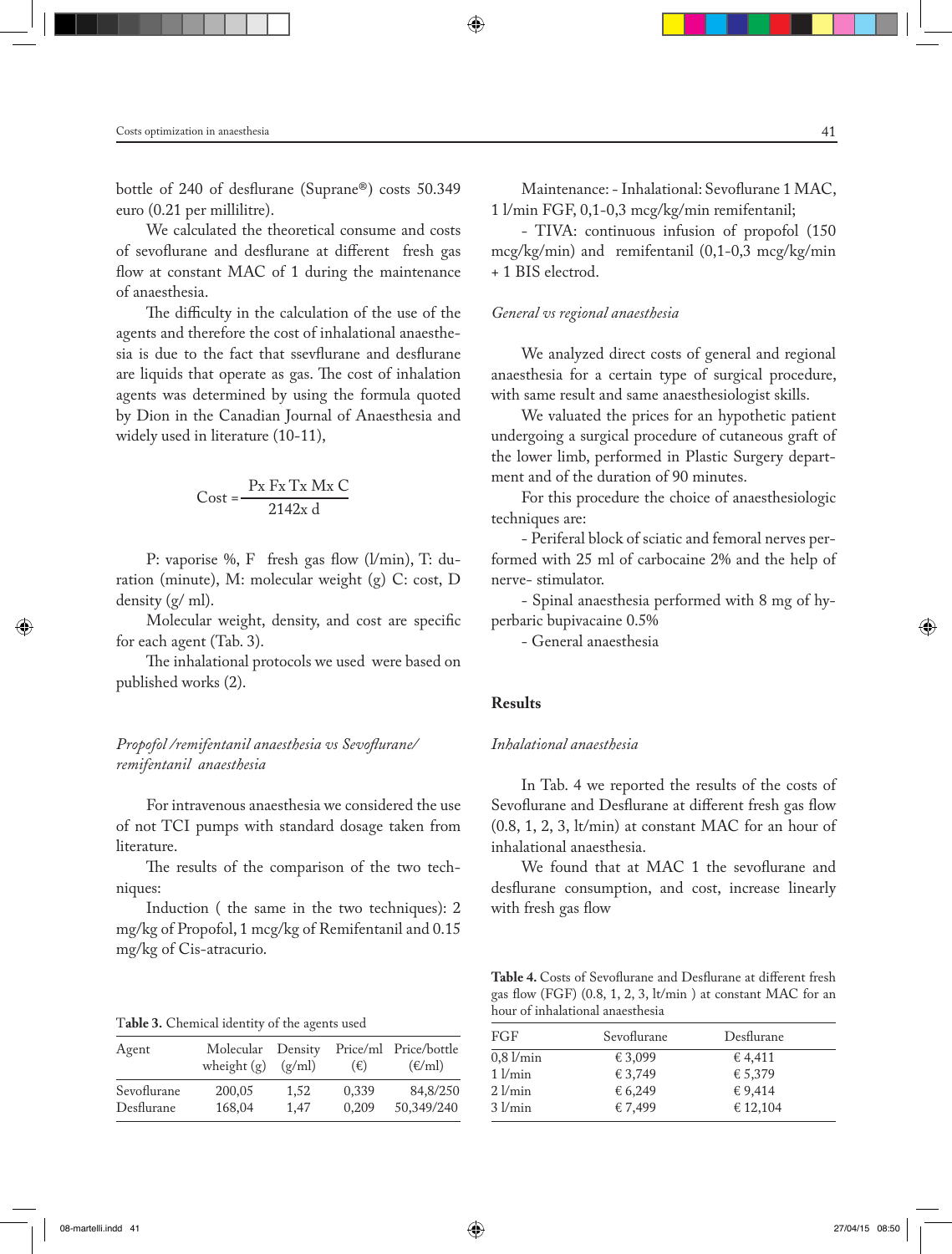|                                                            |  | <b>Table 5.</b> Cost comparison analysis for TIVA and inhalational |  |
|------------------------------------------------------------|--|--------------------------------------------------------------------|--|
| anaesthesia for a standard patient of 70 kg for 90 minutes |  |                                                                    |  |

|                                        |                              | TIVA Inhalational   |
|----------------------------------------|------------------------------|---------------------|
| <b>Induction</b>                       |                              |                     |
| 1 fl propofol                          |                              | € 5,455 $\in$ 5,455 |
| 2 fl cis-atracurium                    |                              |                     |
| Remifentanil 1 mcg/kg                  |                              |                     |
| Maintenance                            |                              |                     |
| Propofol: 150 mcg/kg/min               | € 2.330                      |                     |
| Sevoflurane: 0,8 l/min FGF, MAC 1 (3%) |                              | € 4,499             |
| Remifentanil 0,1-0,3 mcg/kg/min*       | $\epsilon$ 0.00 <sup>*</sup> | € 0,00 $*$          |
| BIS: 1 elctrod                         | € 20,50                      |                     |
| Total                                  | € 28.29                      | € 9.954             |

\*for the Remifentanil we considered the price of one vial of 2 mg due to the fact that for the duration of the procedure (90 minutes) are necessary 1,960 mg

#### *TIVA vs balanced anaesthesia*

In Tabb. 5-6 we report the differences between the two techniques.

#### *General vs regional anaesthesia*

In the following tables (Tabb. 7-8) we show the direct cost and the modification of the price between different types of anaesthetics agents and devices needed for the different approaches.

We didn't consider the price for masks, tubes and disposable kit used in both technique.

# **Conclusion**

The anesthesiologist can choose between different techniques but often lacks in knowledge of prices for drugs and medical devices used. The aim of the study is to compare theoretical cost of various anaesthesiologic techniques and provide information about the costs of the products widely used in the practical clinic. The authors develop the study with the collaboration of the Pharmacy Service of the Hospital which has a fundamental role in the clinical governance of the resources and in monitoring possible wastes. Nowadays, more than ever in the past, is critical to contain the costs and wastes, promoting the use of drugs and medical devices with a more advantageous cost/benefit ratio.

In a recently published review (3) the Authors suggests simple measures to be applied in the daily practical clinic as the usage of fresh gas flow at less than 1L/minute in inhalational anaesthesia to reduce the consumption of the expensive alogenate agents Sevoflurane and Desflurane.

Low flow anaesthesia thanks to the constant innovation and to the new exhaled gas monitor and modern ventilator is a safe procedure to perform rou-

**Table 6.** Cost comparison analysis for TIVA and inhalathional anaesthesia for a standard patient of 70 kg for 300 minutes

|                                 | <b>TIVA</b> |                    |                             | Inhalational                      |                   |  |
|---------------------------------|-------------|--------------------|-----------------------------|-----------------------------------|-------------------|--|
| Induction                       | € 5,455     | € 5,455            |                             |                                   |                   |  |
| 1 fl propofol                   |             |                    |                             |                                   |                   |  |
| 2 fl cis-atracurium             |             |                    |                             |                                   |                   |  |
| Remifentanil 1mcg/kg            |             |                    |                             |                                   |                   |  |
| Maintenance                     |             |                    |                             |                                   |                   |  |
| Propofol: 150mcg/kg/min         | € 2,330     |                    |                             |                                   |                   |  |
| Sevoflurane: MAC 1              | € 7,330     |                    |                             |                                   |                   |  |
| (FGF)                           |             | € 15,497           | € 18,746                    | € 31,244                          | € 37,493          |  |
|                                 |             | $(0.8 \text{ Vm})$ | $(1 \text{ } \nu \text{m})$ | $(2 \text{ }\mathcal{V}\text{m})$ | $(3 \text{ l/m})$ |  |
| BIS: 1 electrod                 | € 20,50     |                    |                             |                                   |                   |  |
| Remifentanil 0,1-0,3mcg/kg/min* | € 4,185     | € 4,185            |                             |                                   |                   |  |
| Total                           | € 37,470    | € 25,137           | € 28,386                    | €40.884                           | € 47,133          |  |

\* for the Remifentanil used in the induction we considered the price of one vial of 2 mg and for the maintenance three vial (for the duration and dosage 6,370 mg are necessary)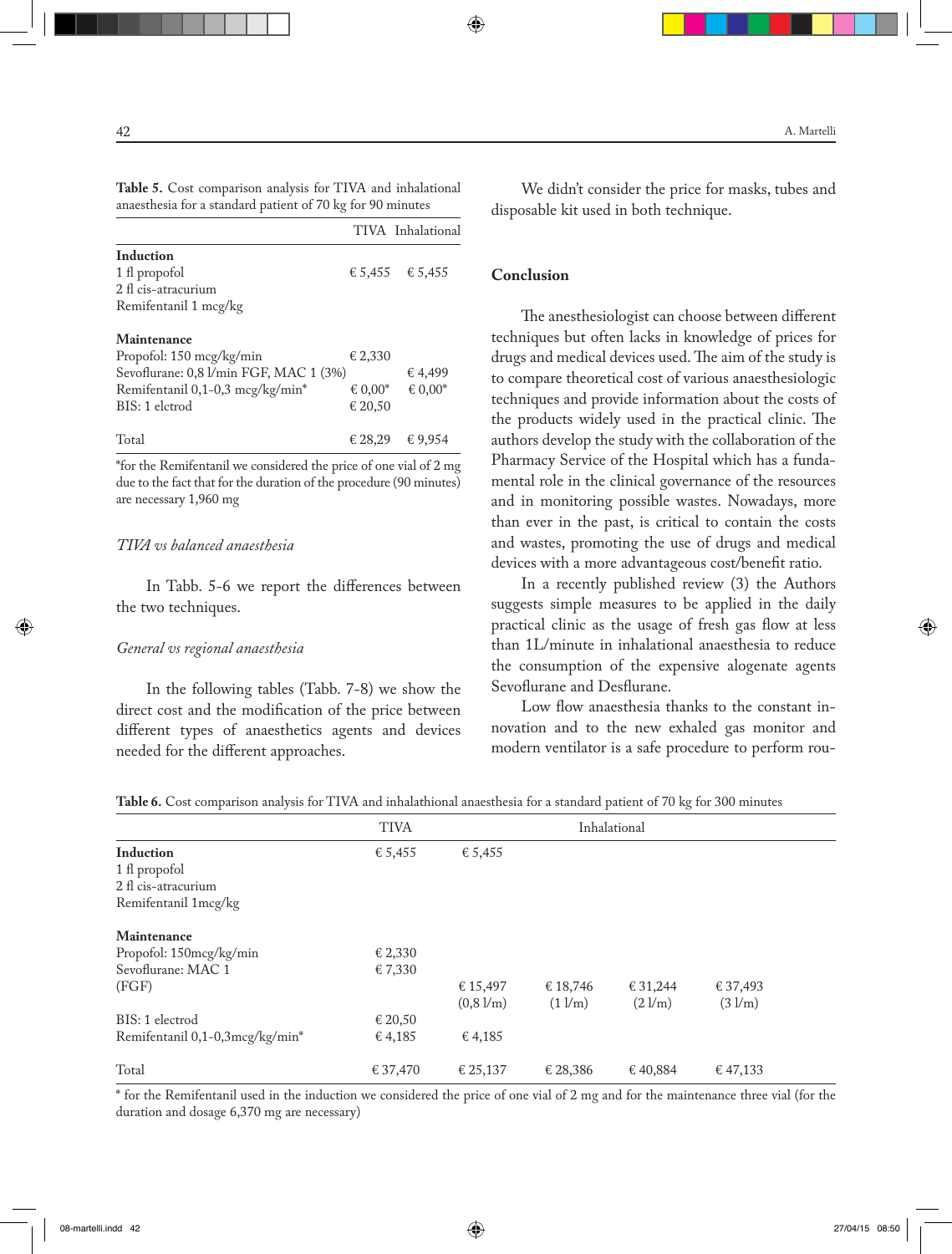**Table 7.** Mean price at Azienda Ospedaliero Universitaria di Parma for medical devices and drugs used in the different techniques (price/unit)

| Technique                           | Price/unit | Technique                    | Price/unit |
|-------------------------------------|------------|------------------------------|------------|
| <b>Bi-Block</b>                     |            | Spinal An.                   |            |
| Locoplex needle                     | € 7,700    | Spinal needle 25G W          | € 4,240    |
| Mediset Set                         | € 1,800    | Mediset Set                  | € 1,800    |
| General An.                         |            | <b>Sedation</b>              |            |
| Cis-atracurium 10 mg/5 ml           | € 1,796    | Midazolam 5 mg/ml            | € 0,163    |
| Mivacurium 20 mg/10 ml              | € 4,272    | Fentanyl 0,1 mg/2 ml         | € 0,193    |
| Sevoflurane fl 250 ml               | € 84,800   | Remifentanil 2 mg            | € 1,395    |
| Desflurane fl 240 ml                | € 50,349   | Propofol 1% 20 ml            | € 0,466    |
| Tubo OT                             | $+/- 1€$   |                              |            |
|                                     |            | Local anaesthethic agents    |            |
| Lidocaina 2% 10 ml                  | € 0,172    | L-bupivacaine 0,25% F. 10 ml | € 8,922    |
| Hyperbaric bupivacaine 0,5% F. 4 ml | € 0,863    | L -bupivacaine 0,5% F. 10 ml | € 9,631    |
| Hyperbaric bupivacaine 1% F. 2 ml   | € 0,388    | Ropivacaine 0,75% F. 10 ml   | € 1,850    |
| Mepivacaine 2% F. 10 ml             | € 0,919    | Ropivacaine 1% F. 10 ml      | € 2,577    |

#### **Table 8.**

| General anaesthesia * inhal/TIVA 9.95 - 7.78 (+ BIS 20.5)<br>7€ | Technique          | Drugs and devices cost |
|-----------------------------------------------------------------|--------------------|------------------------|
| Bi-Block<br>12€                                                 | Spinal anaesthesia |                        |

\* values taken from Tab 6 for a duration of 90 minutes

tinely every day (12), leading to a consistent economic saving and reduction of pollution (13).

In this study the results confirm that the consumption of alogenate increase linearly with the increase of fresh gas flow (FGF) supplied by ventilator and using flow under one litre the costs decrease considerably. Moreover the use of Desflurane is more expensive.

In the study the price of carbon dioxide (CO2) absorber, which is replaced more frequently with low flow, wasn't considered .

The study reject the assumption, reported in literature, of a higher cost of TIVA. If the literature confirm a cost 10 times higher for TIVA over inhalational anaesthesia (recommending the use of this technique only in selected cases), the analysis in our Hospital and the results obtained demonstrate that the cost of TIVA is more or less equivalent to the cost of inhalational anaesthesia, except for the economic value for the infusion pump, outflows and BIS electrode. In the long surgical procedure the cost of BIS electrode can

be amortize by the low cost of IV drugs. This is true in surgical procedure lasting more than 5 hours or if compared to inhalational anaesthesia with FGF equal or higher than 2L/minute (13).

In the study we confronted also the cost of regional anaesthesia and general anaesthesia for an hypothetic Plastic Surgery procedure of debridment cutaneus and graft of the duration of 90 minutes.

In our hospital is difficult to estimate costs linked to time of anaesthesia (indirect cost) and so we decided to analyze only direct cost for a specific surgical procedure with equal results and with equal skills of the anaesthesiologists.

Our results confirmed the ones found in literature (9-14).Spinal anaesthesia is the less expensive technique .

In the regional anaesthesia the main difference in prices is due to the type of anaesthetic agent used. The choice depends on the onset and offset of the agent and its linked to the type of surgical procedure.

It's also necessary to keep in mind the consumption of general anaesthetic is time related meanwhile for the regional anaesthesia the initial cost might be elevated but after that the need of drug and materials is negligible.

The debate in favour of regional techniques over general anaesthesia might consider also other factors as indirect costs.